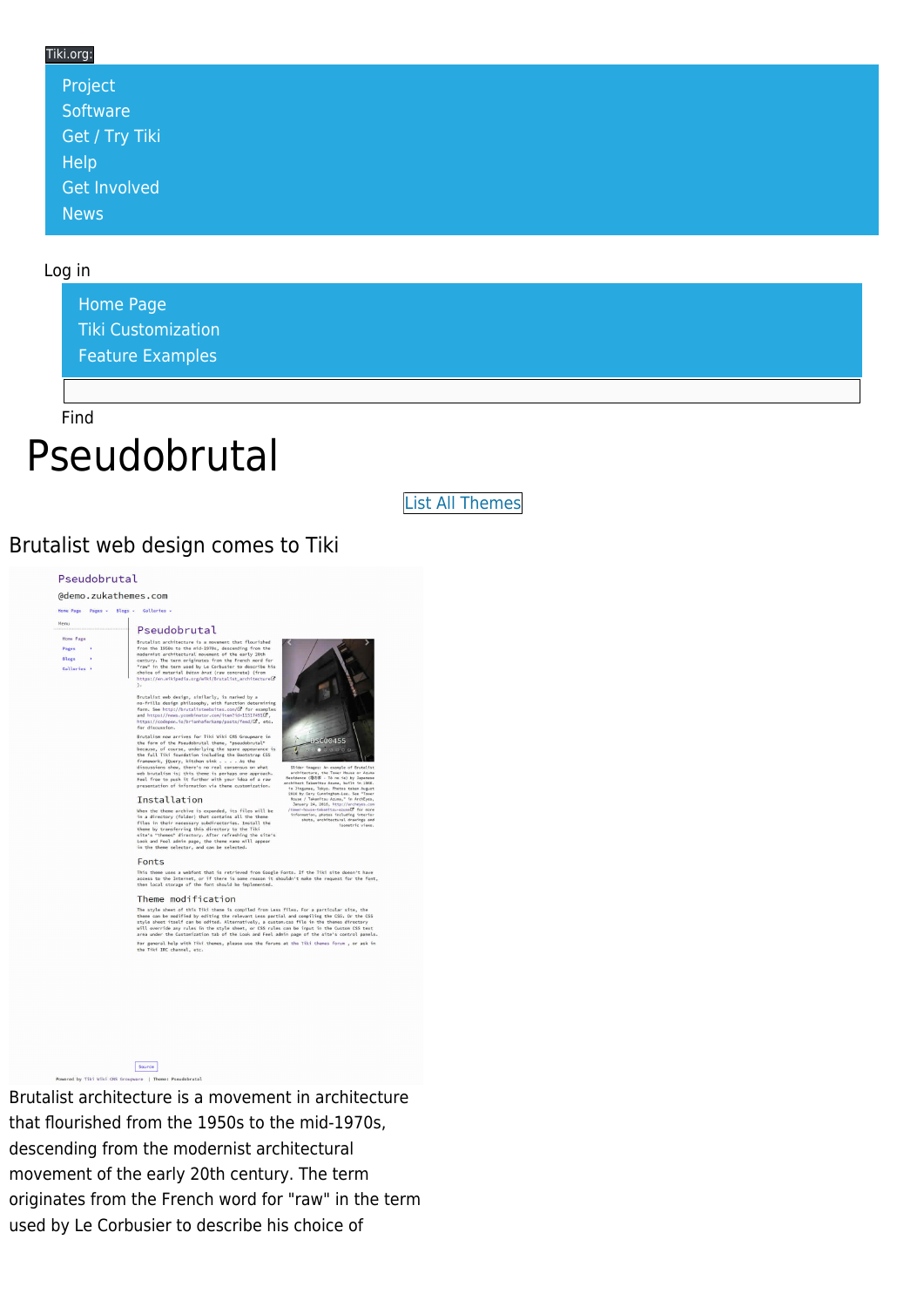material béton brut (raw concrete). (From [https://en.wikipedia.org/wiki/Brutalist\\_architecture](https://en.wikipedia.org/wiki/Brutalist_architecture) .)

Brutalist web design, similarly, is marked by a nofrills design philosophy, with function determining form. See <http://brutalistwebsites.com/>for examples and [news.ycombinator.com,](https://news.ycombinator.com/item?id=11517491)

[https://codepen.io/brianhaferkamp/posts/feed/,](https://codepen.io/brianhaferkamp/posts/feed/) etc. for discussion.

Brutalism now arrives for Tiki Wiki CMS Groupware in the form of the Pseudobrutal theme, "pseudobrutal" because, of course, underlying the spare appearance is the full Tiki foundation including the Bootstrap CSS framework, jQuery, kitchen sink . . . .

# Installation

When the theme archive is expanded, its files will be in a directory (folder) that contains all the theme files in their necessary subdirectories. Install the theme by transferring this directory to the Tiki site's "themes" directory. On some systems, access permissions for the theme's directories and files might need to be configured. If so, use the same settings as for other theme directories on the server. After refreshing the site's Look and Feel admin page, the theme name will appear in the theme selector, and can be selected.

## Fonts

This theme uses a webfont that is retrieved from Google Fonts. If the Tiki site doesn't have access to the Internet, or if there is some reason it shouldn't make the request for the font, then local storage of the font should be implemented.

# Theme modification

The style sheet of this Tiki theme is compiled from Less files. For a particular site, the theme can be modified by editing the relevant Less partial and compiling the CSS. Or the CSS style sheet itself can be edited. Alternatively, a custom.css file in the themes directory will override any rules in the style sheet, or CSS rules can be input in the Custom CSS text area under the Customization tab of the Look and Feel admin page of the site's control panels.